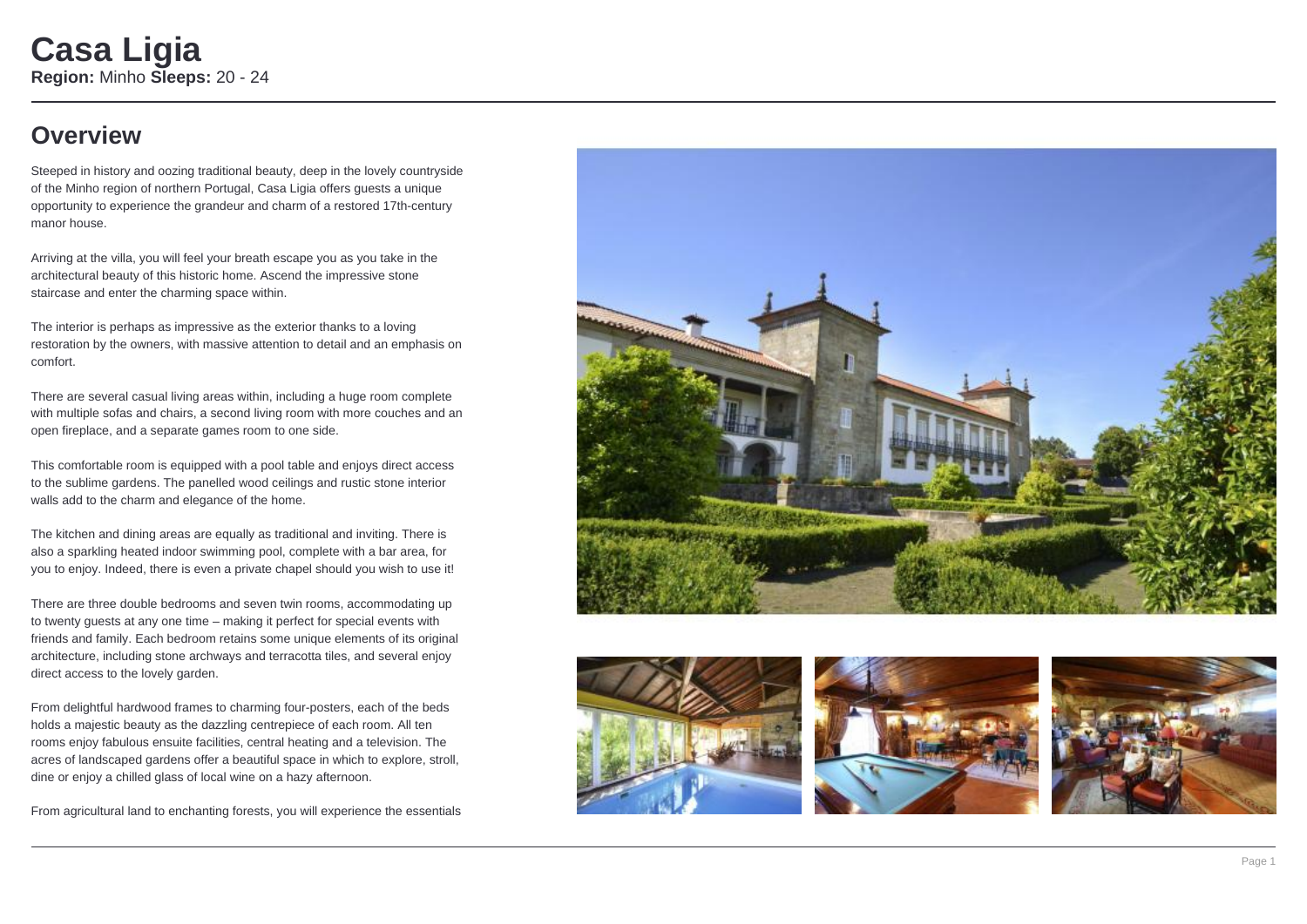of the local culture, as well as the total calm and peace of the countryside. Facilities include a tennis court, BBQ, table football on the veranda and even private vineyards onsite!

### **Facilities**

Great Value • Private Pool • Heated Pool • Indoor Pool • Ideal for Babies & Toddlers • Ideal for Kids • Ideal for Teens • Wi-Fi/Internet • <1hr to Airport • BBQ • All Bedrooms En-Suite • Ideal for Parties • Tennis Court • Ground Floor Bed & Bath • Satellite TV • Wine Cellar • Games Room • Indoor Games • Outdoor Games • Pool/Snooker • Working Fireplace • Heating • Chapel on Site • Fenced Grounds • Rural Location • Walking/Hiking Paths • Wine Tasting • Golf Nearby • Fishing • Outstanding Landscapes • Outdoor Pursuit & Activities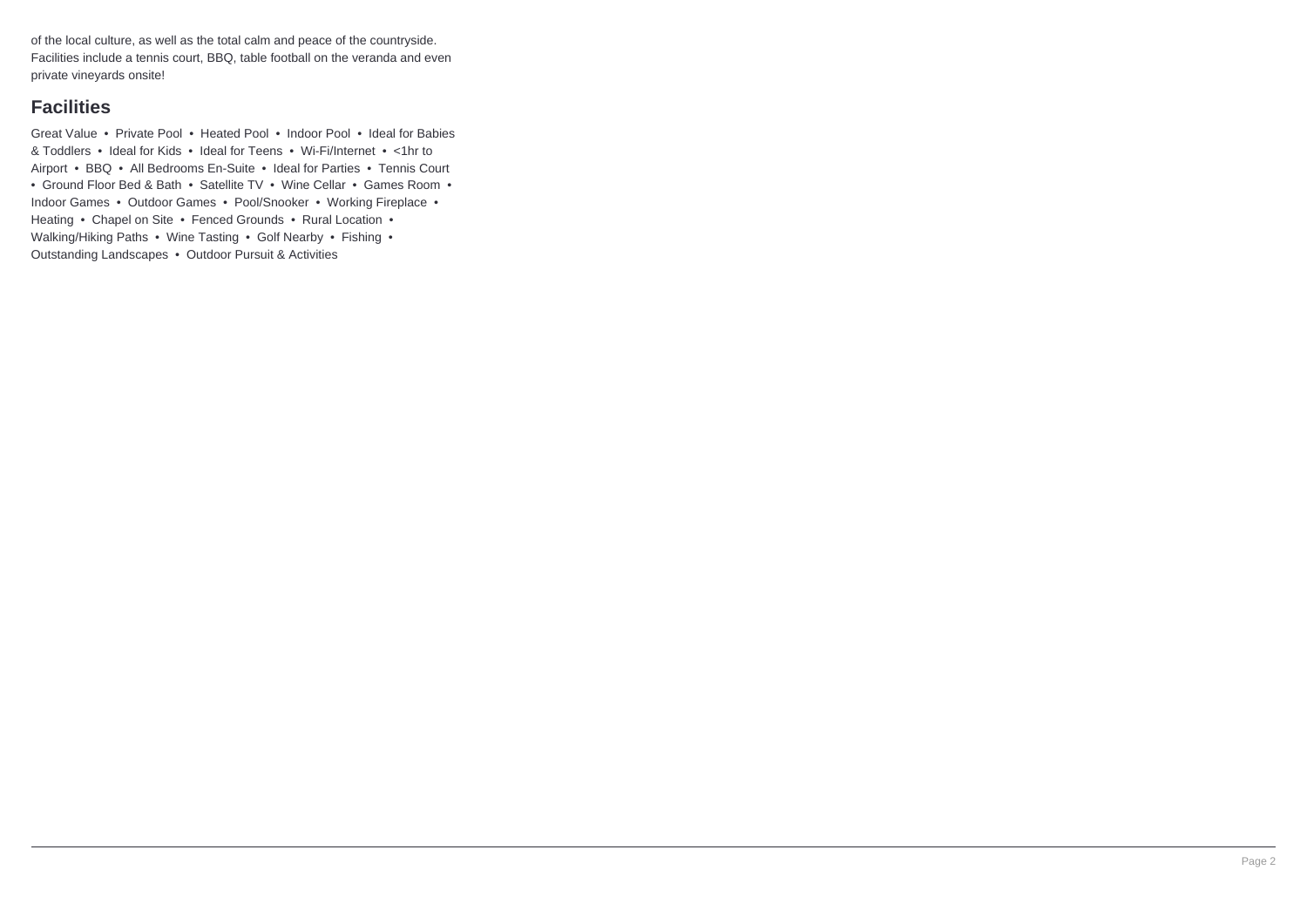# **Interior & Grounds**

## **The Villa**

Casa Ligia is a delightful manor house, which is distinguished by its historical background, located in agricultural and forestry property. There are 10 bedrooms and 10 bathrooms, and it can accommodate up to 24 people

### Lower Ground Floor

- Ample living room with comfortable seating and fireplace
- Formal dining area with various tables and chairs

### Ground Floor

- Ample traditional styled living area with comfortable seating
- Open plan dining area with a few tables and access to the garden
- Games room with pool table and access to the garden
- Fully equipped kitchen to be use by the staff
- Bedroom wtih double bed, access to the garden and en-suite bathroom
- Bedroom wtih double bed, access to the garden and en-suite bathroom
- Bedroom wtih double bed, access to the garden and en-suite bathroom

### First Floor

- Media room with comfortable seating and fireplace
- Small kitchen with coffee machine
- Bedroom with two single beds and en-suite bathroom
- Bedroom with two single beds and en-suite bathroom
- Bedroom with two single beds and en-suite bathroom
- Bedroom with two single beds and en-suite bathroom
- Bedroom with two single beds and en-suite bathroom
- Bedroom with two single beds and en-suite bathroom
- Bedroom with two single beds and en-suite bathroom

#### Annexe

- Indoor swimming pool (7 x 3.5 m; depth 1 1.50 m)
- Various sun loungers

### Exterior Grounds

- Large garden and patio area
- Various sun loungers
- Covered terrace
- Outdoor dining
- Private parking
- Summer kitchen
- Barbecue

### **Additional Facilities**







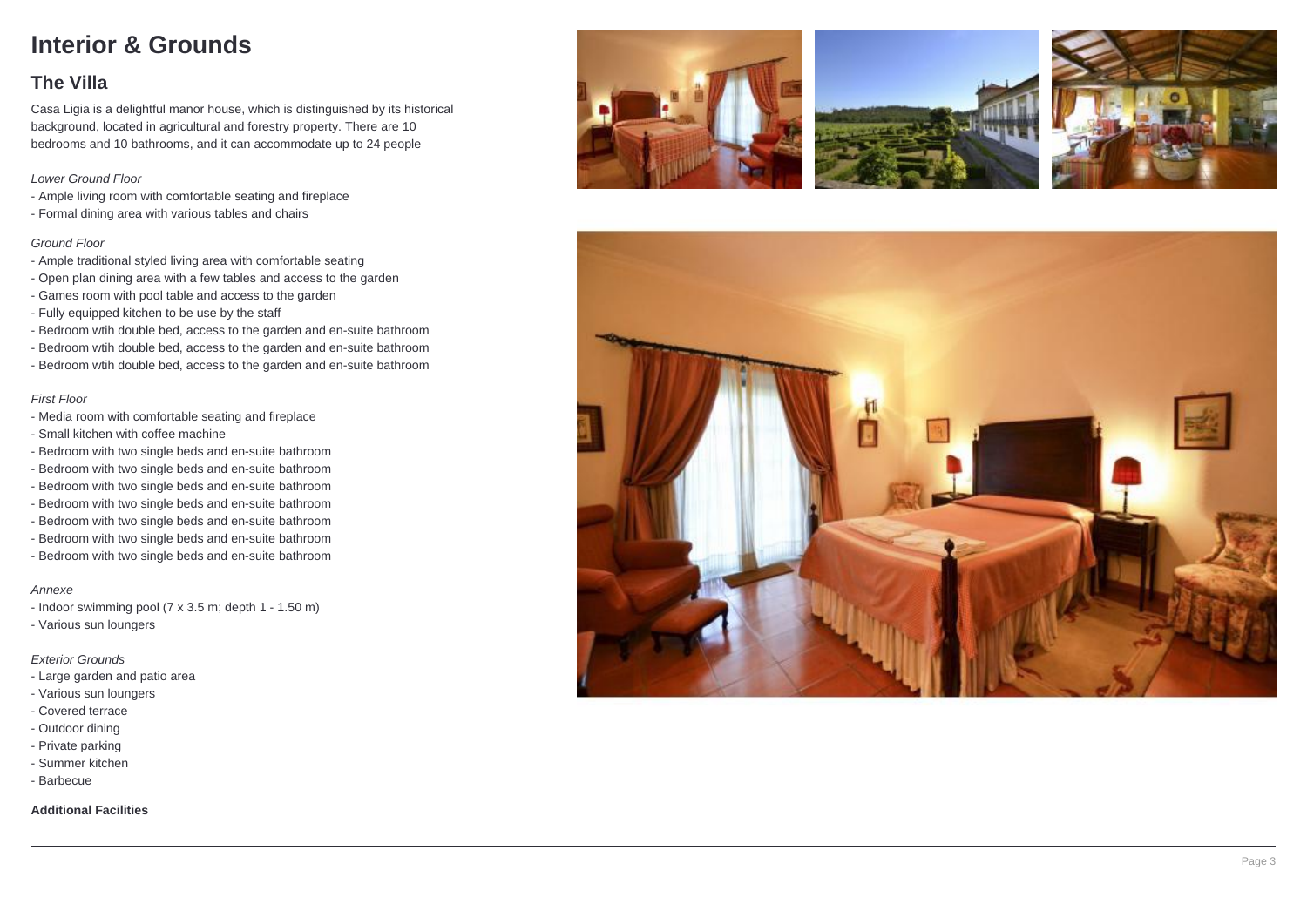- Wi-Fi connection
- Central heating
- Satellite TV
- Tennis court
- Chapel

Registration Number: RNET n.º 158/RNET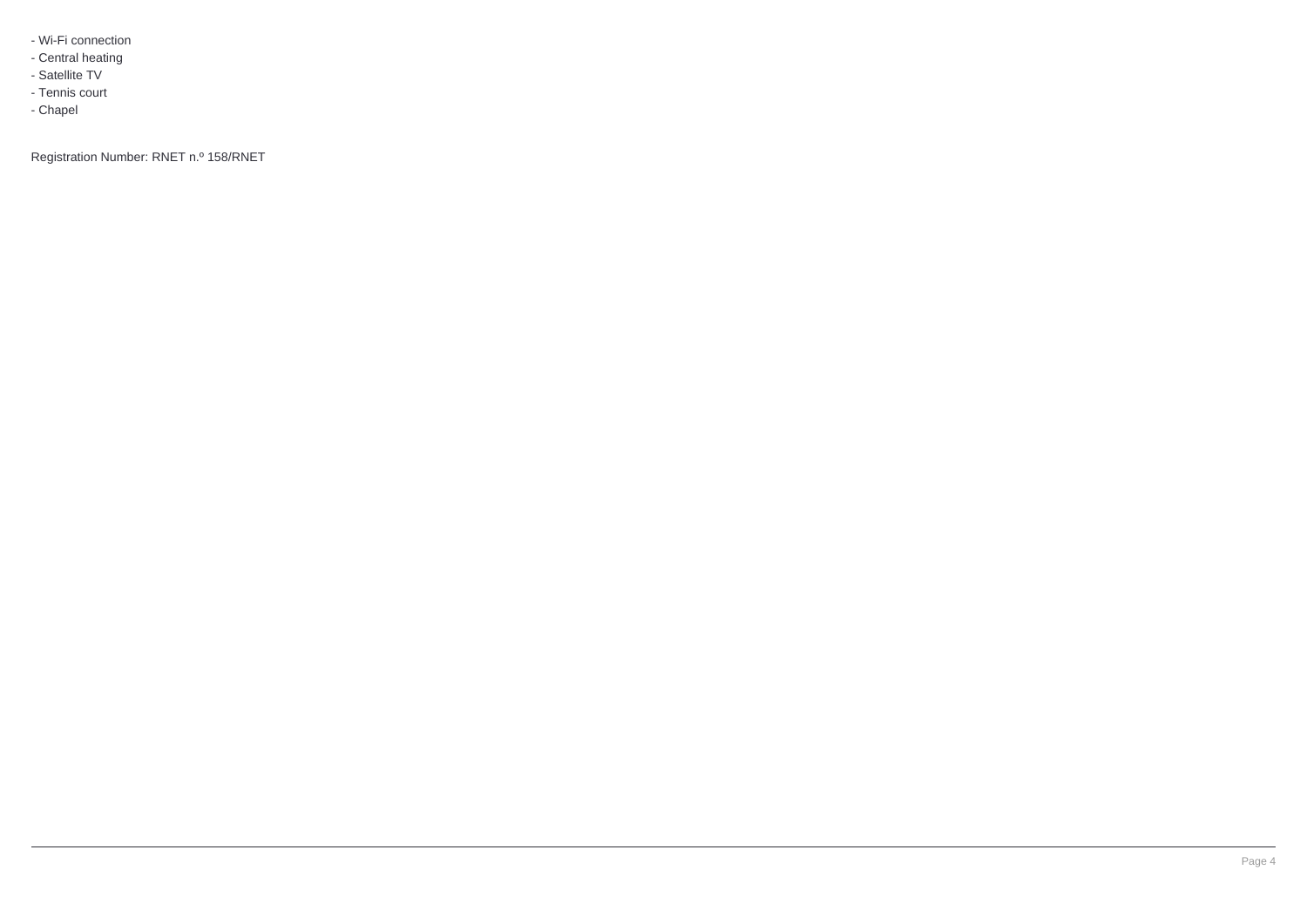# **Location & Local Information**

Enveloped in vineyards and rolling hills of green, Casa Ligia is located in the beautiful Minho region, in the foothills of Serra da Arga mountains.

Located between the spa town of Gerês, the traditional village of Lindoso and the beautiful old village of Ponte de Lima, you are ideally situated to enjoy the quaint communities as well as the slow pace of life of rural Portugal. The town of Braga, the capital of the district, is about 40 minutes away and hosts many relics of the region's diverse history.

Minho is a fantastic, mostly rural region on the northernmost Atlantic tip of Portugal, bordering the Spanish region of Galiza, with which it shares many attributes. Minho is perhaps most famous as the home of the Vinho Verde, a crisp, dry white wine (although as the name suggests, it is, in fact, green!) best enjoyed with a local fish dish.

Very lovely, and very affordable. Minho is particularly special as it features the country's only National Park, the Parque Nacional da Peneda-Gerês, which is just half an hour from Casa Ligia, with around 72,000 ha of land. It is a mountainous nature reserve that includes prehistoric remains, walking trails, rugged hills as well as deer, wolves and golden eagles!

Portugal itself is a small, fascinating country at the most Western point of mainland Europe. The capital, Lisbon, is known for its lively nightlife, with endless bars and clubs full of fun-loving locals and tourists alike, but also has plenty of fascinating history (check out Belém, jam-packed with monuments!) and undulating terrain, famously termed the 'city of the seven hills'.

From Lisbon, it is very quick to travel by the domestic high-speed train line to the city of Braga, which will connect you reasonably quickly to Casa Ligia.

With a vast coastline with the mighty Atlantic Ocean, Portugal is a real paradise for the keen surfer, or indeed even those looking to try it for the first time. And for those less keen on surfing, the beaches of Portugal are still well worth a visit for their beautifully clear waters and beautiful sands.

## **Local Amenities**

| Nearest Airport    | <b>Porto Airport</b><br>(82 km)                |
|--------------------|------------------------------------------------|
| Nearest Ferry Port | <b>Caminha Ferry Port</b><br>$(46 \text{ km})$ |





Google



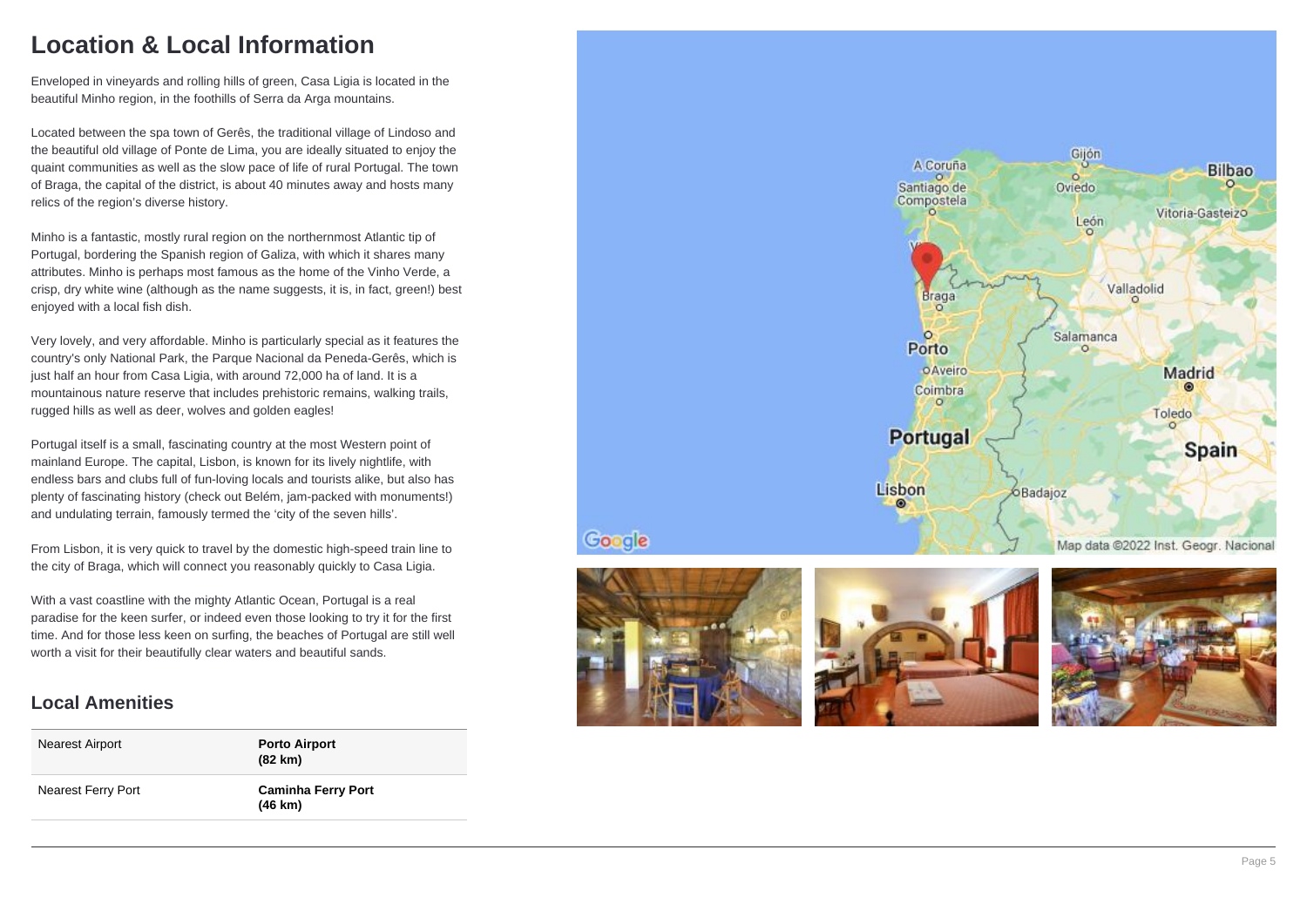| Nearest Village            | Arcos<br>(300 m)                      |
|----------------------------|---------------------------------------|
| <b>Nearest Town/City</b>   | Ponte de Lima<br>(8 km)               |
| Nearest Restaurant         | Cafe Palma<br>(450 m)                 |
| Nearest Bar/Pub            | Pincho's Bar<br>(7 km)                |
| <b>Nearest Supermarket</b> | <b>Berrylima</b><br>(800 m)           |
| Nearest Beach              | Norte Beach<br>(26 km)                |
| Nearest Golf               | <b>Estela Golf Club</b><br>(54 km)    |
| <b>Nearest Tennis</b>      | <b>Codesal Tennis Club</b><br>(68 km) |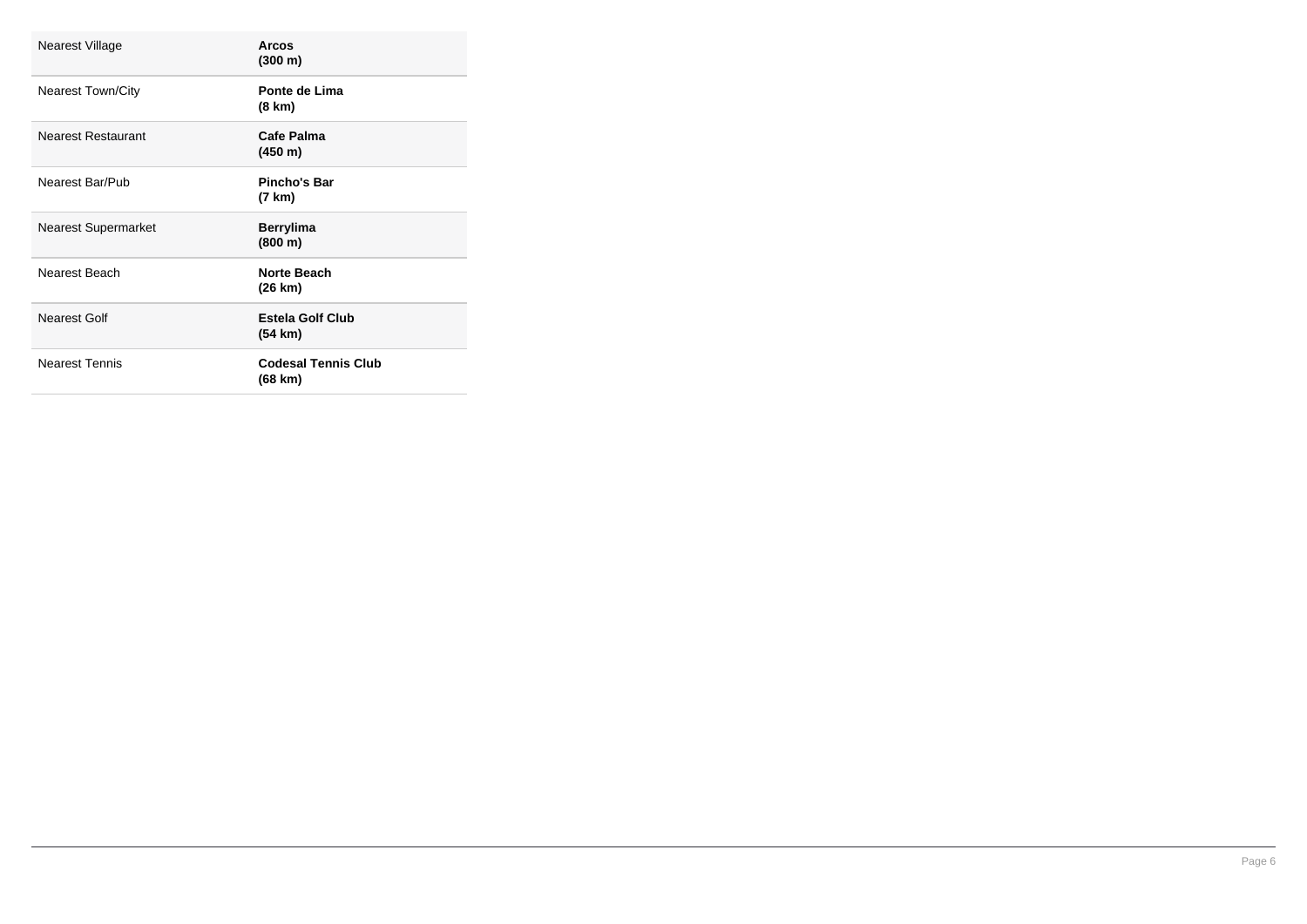# **What Oliver loves…**

- An exceptional experience is guaranteed during your stay here, with endearing charm and elegance throughout and a genuine sense of the history of the building
- The grounds are undoubtedly a highlight, with vast private space for all to enjoy! The first-floor balcony provides an excellent vantage point from which to admire the stunning surrounds
- The indoor, heated swimming pool is the perfect place to relax and unwind after a day exploring the breath-taking beauty of the Minho region!
- The house embodies an equal dedication to comfort and history, with comfortable touches like a games room and indoor pool as well as a respect for the architecture and style of its foundations

# **What you should know…**

- While there is central heating, there is no air condition available but the pool offers an excellent opportunity to cool off!
- Naturally, the villa is relatively remote, which is very popular with those seeking to escape the hectic action of modern life but might not suit those who like to be in the thick of it, with few entertainment facilities nearby
- While children are very welcome to stay, there are no cribs or extra beds available